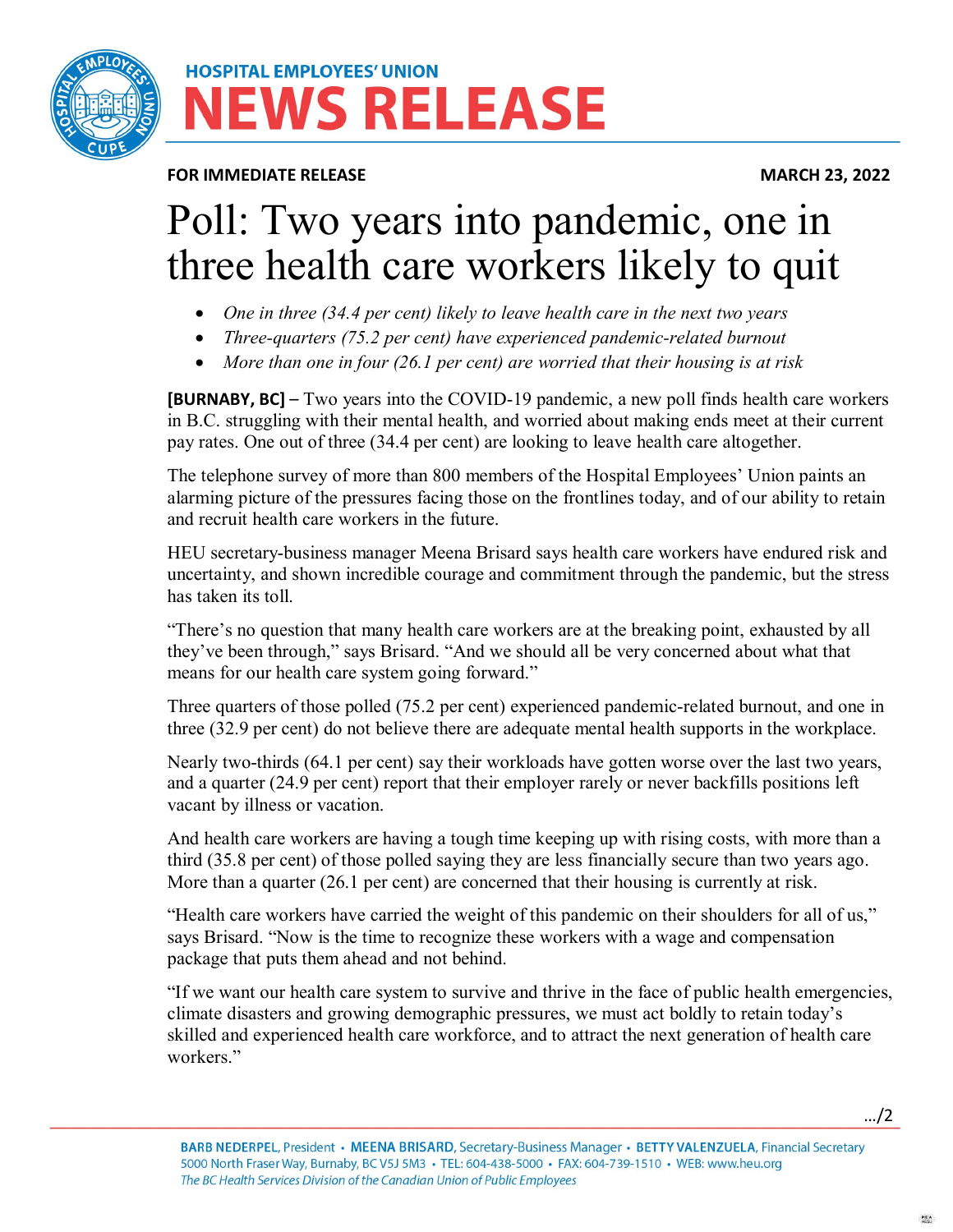The random phone survey of 802 health care workers took place between February 22 and March 2 and is accurate to within  $+\frac{1}{3}$ . percentage points, 19 times out of 20. It was carried out by Viewpoints Research under commission by the HEU.

The polling sample consisted of HEU members who are part of the facilities subsector and covered by a provincial master agreement that includes hospitals, care homes, health authority corporate offices and supply chain operations.

HEU is leading negotiations on behalf of a multi-union bargaining association with public health employers for a new collective agreement covering 58,000 workers in the facilities subsector.

#### **[Backgrounder attached]**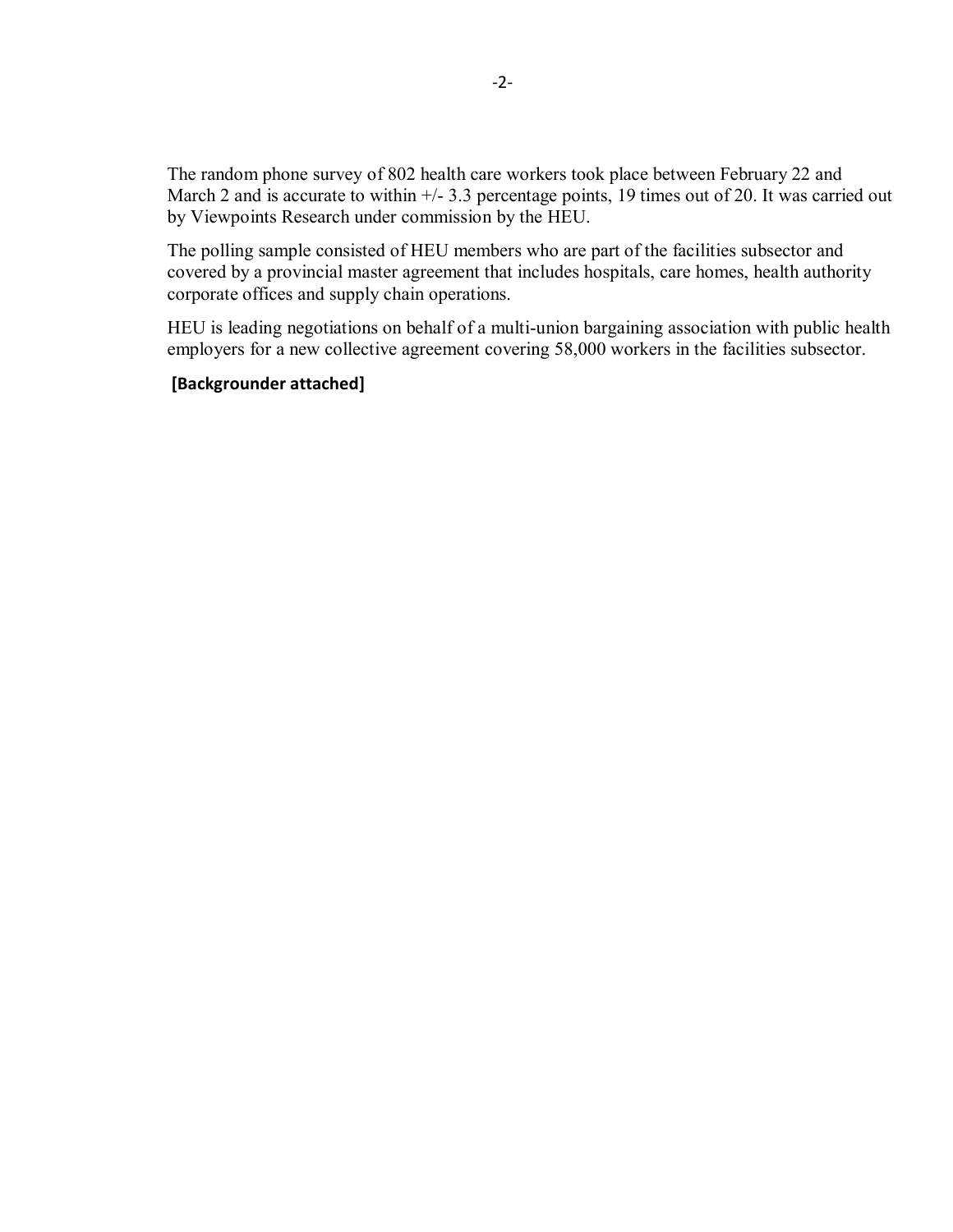# **Backgrounder: Health care workers face workplace and financial stress, according to poll**

- The telephone survey of 802 members of the Hospital Employees' Union was carried out between February 22 and March 2.
- It is considered accurate to within +/- 3.3 percentage points, 19 times out of 20.
- Winnipeg-based Viewpoints Research conducted the survey on behalf of the HEU.
- The survey sample represents health care workers employed in hospitals, care homes, health authority corporate offices and warehouses and other settings.
- Those polled are covered by the facilities collective agreement the master provincial agreement covering 58,000 health care workers.
- The agreement expires March 31, 2022. It is the single largest agreement (in terms of number of workers covered) in the current round of public sector bargaining.

## **Key findings from poll:**

# **One in four workers say their employer rarely or never backfills vacancies due to illness/leave/vacation.**

Thinking about your own work area or department, how often would you say that your employer backfills a position left vacant when a worker becomes ill or goes on leave or vacation?

# **More than half say their workloads have gotten worse or much worse over the last two years.**

Thinking about your workload over the last two years, would you say that the situation in your workplace is getting better or worse? **THEN ASK:** Is that much better / worse?

**24.9%**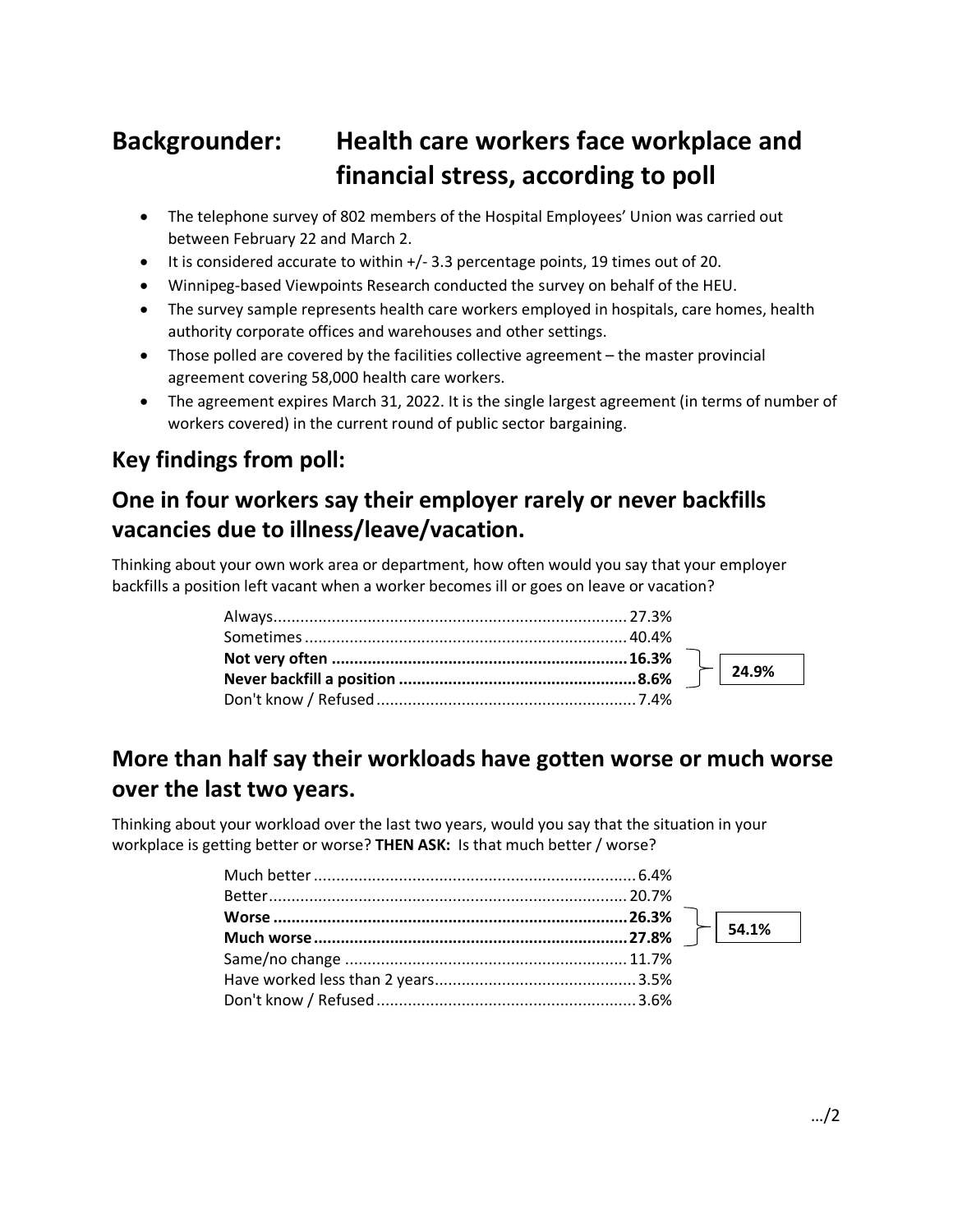#### **One in three say mental health supports in workplace are inadequate.**

Do you feel you have access to adequate mental health supports in your workplace?

## **Nearly four out of five say they're experiencing greater levels of fatigue as a result of the pandemic.**

Thinking about the impact of the pandemic on your life, please tell me whether it has had no impact, a somewhat negative impact or a very negative impact in each of the following areas. **RANDOMIZE**

|                             | <b>No</b><br>Impact | Somewhat<br><b>Negative</b> | <b>Verv</b><br><b>Negative</b> | DK/REF |
|-----------------------------|---------------------|-----------------------------|--------------------------------|--------|
| Your ability to concentrate | 37.7%               | 48.0%                       | 12.8%                          | 1.5%   |
| Your level of fatigue       | 19.8%               | 44.0%                       | 34.9%<br>78.9%                 | 1.2%   |
| Your empathy                | 44.0%               | 40.9%                       | 11.8%                          | 3.2%   |
| Your alertness              | 41.5%               | 44.1%                       | 12.1%                          | 2.2%   |
| Your motivation             | 31.3%               | 47.5%                       | 20.1%                          | 1.1%   |

#### **Three-quarters have experienced pandemic-related burn out.**

Has the COVID19 pandemic caused you to experience any of the following? **RANDOMIZE**

|                                      | <b>Yes</b> | <b>No</b>          | <b>DK/REF</b> |
|--------------------------------------|------------|--------------------|---------------|
| Feeling burnt out                    |            | <b>75.2%</b> 24.3% | 0.5%          |
| Feeling nervous, anxious or on edge? |            | 67.7% 31.4%        | $0.9\%$       |
| Feeling down, depressed or hopeless? | 56.6%      | 42.9%              | 0.5%          |